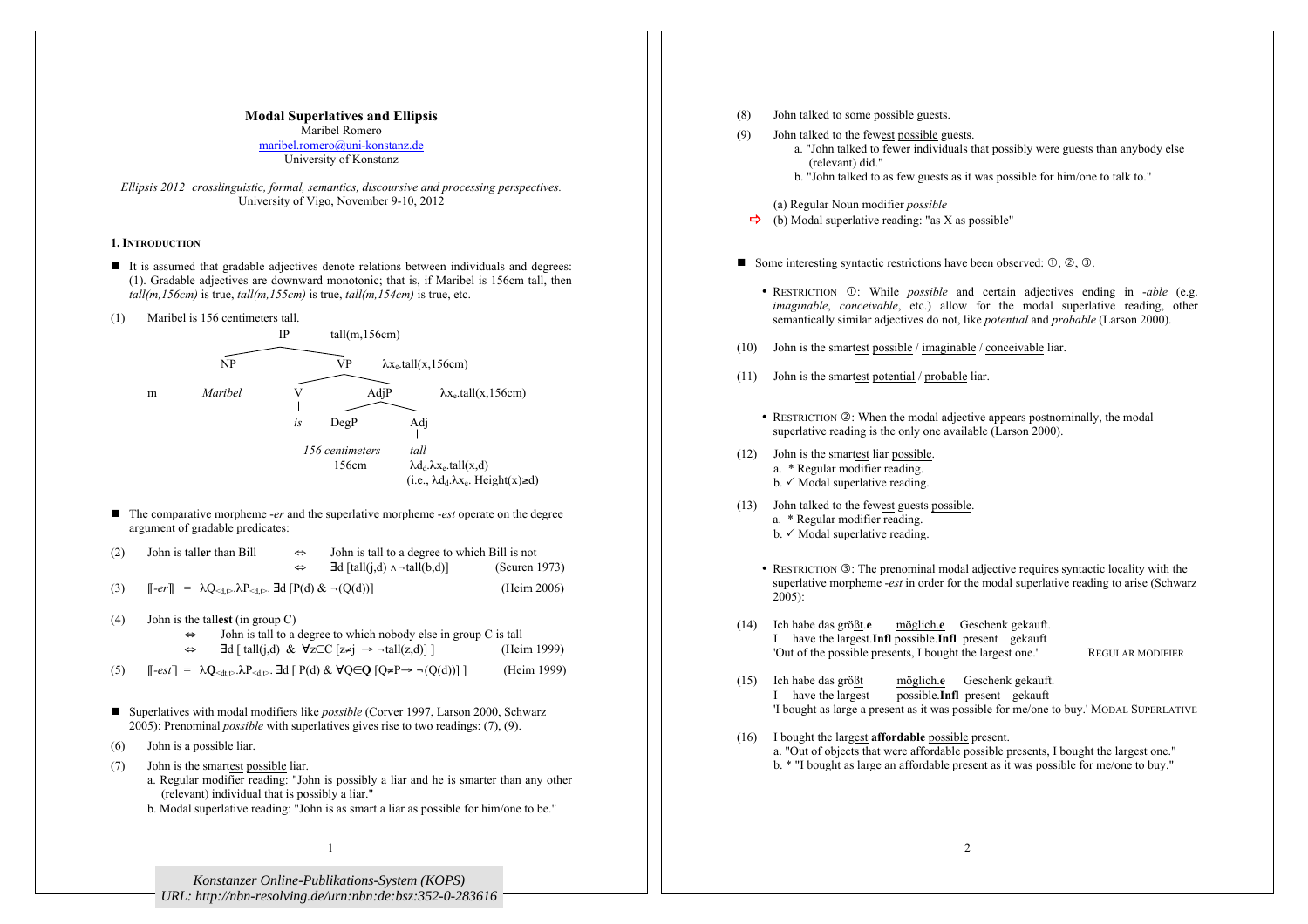- **Previous analyses of the modal superlative reading:** 
	- Larson (2000) on  $\mathbb{O}$  and  $\mathbb{Q}$ : *possible* +  $\blacktriangle$  <sub>ACD,nonfinite</sub> generated postnominally; promotion to prenominal position.
- (17) a. I bought the largest present  $\lceil_{\text{Reduced RC}}\rceil$  possible for me to buy] b. I bought the largest present [possible  $\triangle$ <sub>ACD</sub>] c. I bought the largest possible present  $[t \triangle_{ACD}]$
- (18) a. It is possible [PRO / for John to interview that candidate]. b. \* It is potential / probable [PRO / for John to interview that candidate].
	- Schwarz (2005) on  $\circled{3}$ : non-decomposable degree operator *[-est possible]*, since: o comparison of worlds rather than among several degree properties o different quantificational force: "at least as high" rather than "highest"
- (19)  $[[-est possible]]^w = \lambda P_{\leq s, dt>}$ . ∀d  $[∃w'[wRw' & P(w')(d)=1] → P(w)(d)=1]$
- **GOAL** of this talk: To present an analysis of the modal superlative reading (building on Romero 2010) that:
	- **(i)** compositionally derives the appropriate truth conditions while maintaining standard separate lexical entries for -*est* and *possible* (contra Schwarz 2005);
	- (ii) allows us to reconcile the empirical restrictions  $\mathbb{O} + \mathbb{O}$  with  $\mathbb{O}$ :
		- $\bigtriangledown$ -*est possible]* (plus some elliptical material) will be treated as a syntactic unit (with Schwarz 2005, contra Larson 2000).
		- The modal superlative reading arises from an LF structure with an ACD clause (with Larson 2000, contra Schwarz 2005).
	- **(iii)** derives further correct predictions concerning the shape and size of the recovered ellipsis site.
- $\blacksquare$  Plot of the rest of this talk:
	- §2. Background: LF analyses of degree constructions.
	- §3. Proposal: A compositional analysis of the modal superlative reading.
	- §4. Reconciling the three empirical restrictions.
	- §5. Testing further predictions of the proposal.
	- §6. Conclusions.
- **2. BACKGROUND: LF ANALYSES OF DEGREE CONSTRUCTIONS**
- **2.1. Superlatives and the absolute / relative ambiguity.**
- Ambiguity found in superlatives with covert argument C (Szabolcsi 1986, Heim 1999):
- (20) John climbed the highest mountain. a. ABSOLUTE reading: "John climbed a/the mountain higher than any other mountain." b. RELATIVE reading: "John climbled a higher mountain than anybody else climbed."
- (21) Who wrote the largest prime number on the blackboard? a. Nobody, of course! There is no largest prime number! ABSOLUTE reading b. John did. He was the only one above 100. RELATIVE reading b. John did. He was the only one above  $100$ .
- The exact content of the RELATIVE reading depends on the focal structure of the sentence:
- (22) a. John wrote the longest letter to MARY. b. JOHN wrote the longest letter to Mary.
- $\blacksquare$  Heim's (1999) analysis:

Assumptions: -*est* can undergo LF movement out of its host DP. The definite article *the* is semantically vacuous. Instead, THE or A.

# Thesis:

The LF position of –*est* determines whether we get the absolute or the relative reading. The focus structure of the complement of *-est* shapes the reading further via  $\sim$  C.

- (23)  $\left[\begin{array}{cc} -e^{ct} \end{array}\right] = \lambda \mathbf{Q}_{\leq d+1} \lambda P_{\leq d+2}$ . **Ed**  $\left[\begin{array}{cc} P(d) & \& \forall Q \in \mathbf{Q} \end{array}\right] Q \neq P \rightarrow \neg Q(d)$
- (24)  $[\![\alpha \sim C]\!]$  is felicitous only if C is a subset of the focus semantic value of  $\alpha$ . (Rooth 1992)
- RELATIVE reading:
- (25) JOHN climbed the highest mountain.



*A t1-high mountain*

- (26) a. LF:  $\left[ \left[ \text{--} \right[ \text{--} \left[ \text{--} \right[ 1] \text{J} \text{OH} \text{N}_F \text{--} \left[ \text{--} \right[ \text{--} \left[ \text{--} \right[ \text{--} \left[ \text{--} \right[ \text{--} \left[ \text{--} \right[ \text{--} \left[ \text{--} \right[ \text{--} \left[ \text{--} \right[ \text{--} \left[ \text{--} \right[ \left[ \text{--} \right[ \left[ \text{--} \right[ \left[ \text{--} \right[ \left[ \text{--} \right[ \left[$ 
	- b. C  $\subseteq$   $\llbracket$  *I*[*JOHN<sub>F</sub> climbed A t<sub>1</sub>-high mountain*]]<sup>*f*</sup>
	- $C \subseteq \{ \lambda d'. x \text{ climbed a } d'$ -high mountain:  $x \in D_e \}$
	- $C \subseteq \{ \lambda d'.$  John climbed a d'-high mountain,
	- λd'. Bill climbed a d'-high mountain, λd'. Chris climbed a d'-high mountain, ... }
	- c. ∃d [  $\exists z \text{[mount(z) \& high(z,d) \& climb(j,z)] \& }$ 
		-
		- $\forall$ O∈C [ Q ≠ ( $\lambda$ d'. John climbed a d'-high mountain) → ¬(O(d)) ] ]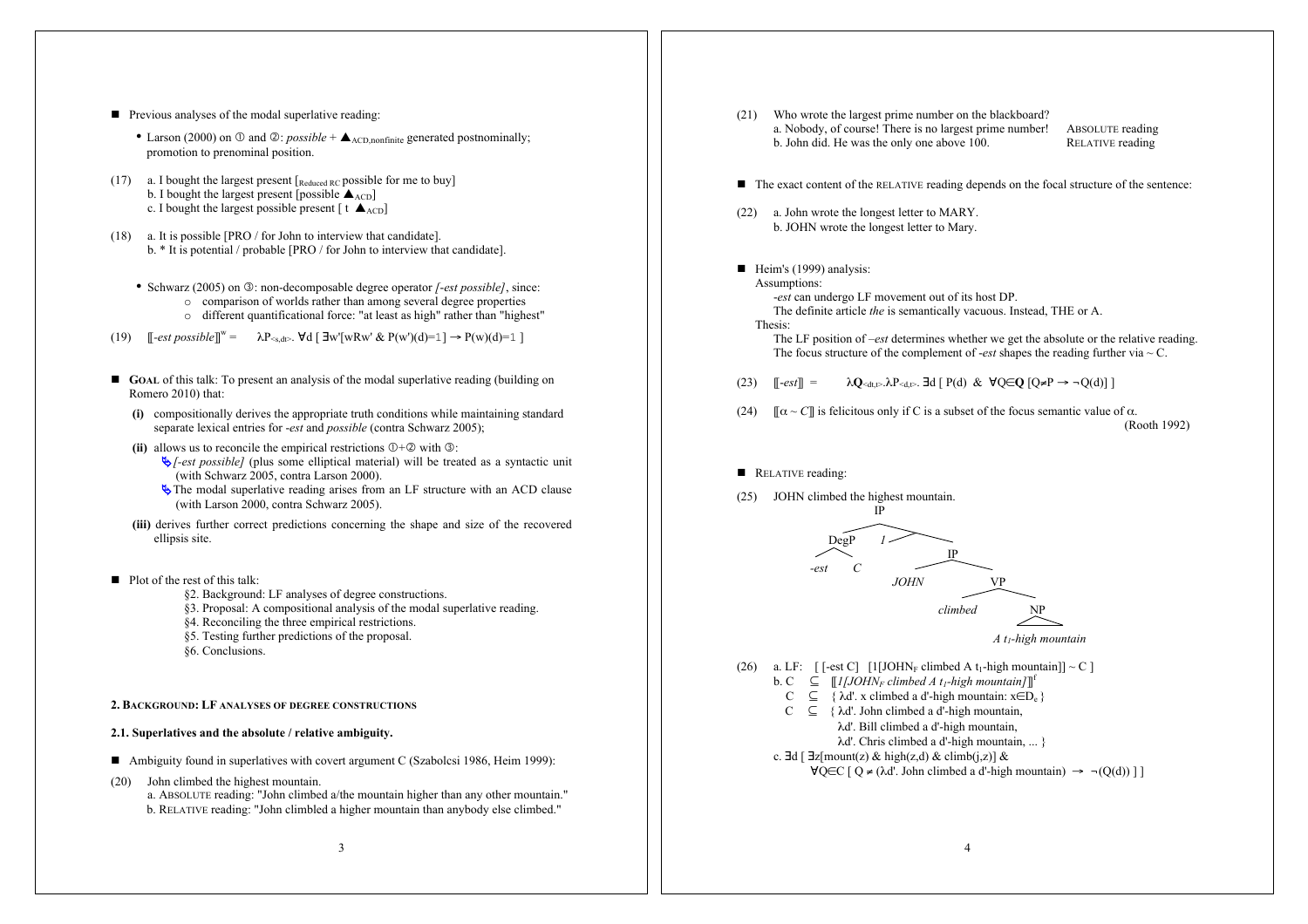

 <sup>1</sup> Instead of making -*est* associate with focus and allowing F-marking on phonologically null elements, we could let -*est* associate with a contextually salient set of situations, as Beaver and Clark (2003) explicitly argue for *always*

- (33) John is taller than Mary is. a. LF:  $[-er$   $[(than) 1$  Mary is  $\leq t_1$ -tall  $]$   $[2]$  John is t<sub>2</sub>-tall ] b.  $\llbracket 2 \text{ John is } t_2$ -tall $\llbracket \rrbracket^w =$  $\lambda$ d'. tall(j,d') c.  $\llbracket$ *l Mary is t<sub>1</sub>-tall* $\rrbracket^w =$  $\lambda$ d'. tall(m,d') d.  $\llbracket f-er \rrbracket$  *(than) 1 Mary is <t<sub>1</sub>-tall>] 1 [ 2 John is t<sub>2</sub>-tall <i>]* $\llbracket$  = 1 iff  $\exists d$  [tall(j,d) &  $\neg$ tall(m,d)]
- Semantic type of the *than*-constituent:  $\langle d, t \rangle$  in (33); but type d in (34)-(35).
- (34) Al jumped higher than the world record.
- (35) Juan es más alto **de** [FreeRC **lo** que lo es María]. Spanish John is more tall **of** [FreeRC **the** thatREL-PRON it is Mary] 'John is taller than Mary is.'
- Type conversion from d to <d,t>: the function SHIFT d→<d,t>. This type adjustment may be carried out by an overt element (e.g. *de* 'of' in Spanish) or by a phonologically null element or type-shifter. (Cf. Hackl's (2000:50) BE shifter.)
- $(36)$  SHIFT<sup>s</sup><sub>d→sdt</sub> = λd".λd'. d'≤d"
- (37) Al jumped higher than the world record. a. LF:  $[DegP - er [the world record] ] [ 2 Al jumped t<sub>2</sub>-high ]$ b.  $\llbracket 2 \text{ Al } \text{immed } t \cdot \text{hi} \cdot \text{hi} \cdot \text{hi} \cdot \text{hi} \cdot \text{hi} \cdot \text{hi} \cdot \text{hi} \cdot \text{hi} \cdot \text{hi} \cdot \text{hi} \cdot \text{hi} \cdot \text{hi} \cdot \text{hi} \cdot \text{hi} \cdot \text{hi} \cdot \text{hi} \cdot \text{hi} \cdot \text{hi} \cdot \text{hi} \cdot \text{hi} \cdot \text{hi} \cdot \text{hi} \cdot \text{hi} \cdot \text{hi} \cdot \text{hi} \cdot \text{hi} \cdot \text{hi} \cdot \text{hi} \cdot \$ c.  $[(than)$  the world record $] =_{e.g.} 2,5m$ d. SHIFT<sup>↓</sup> <sup>d</sup><d,t> ([[*the world record*]]) = λd'. d'≤2,5m e.  $[$ [*[-er (than) the world record]*  $]$  [ 2 Al jumped t<sub>2</sub>-high ]] = 1 iff  $\exists d \, \lceil \, \text{jump-high}(a,d) \, \& \, \neg(d \leq 2.5m) \, \rceil$
- In this talk, we will assume that a parallel type conversion from  $\langle d, t \rangle$  to  $\langle d, t \rangle$ ,  $\langle t \rangle$  is available for superlative constructions: the function SHIFT<sup>-</sup><d,t> +<<d,t>.

(38) SHIFT'<d,t>→<dt,t> =  $\lambda D$ <d,t>. $\lambda D'$ <d,t>. ∃d" [D(d") & D'= $\lambda d'.d'$ ≤d"]

 $2^2$  For another potential avenue to circumvent the mismatch in modal superlatives, see Howard's (2011) analysis of sentences like (i):

<sup>(</sup>i) John read the most books that anyone has ever read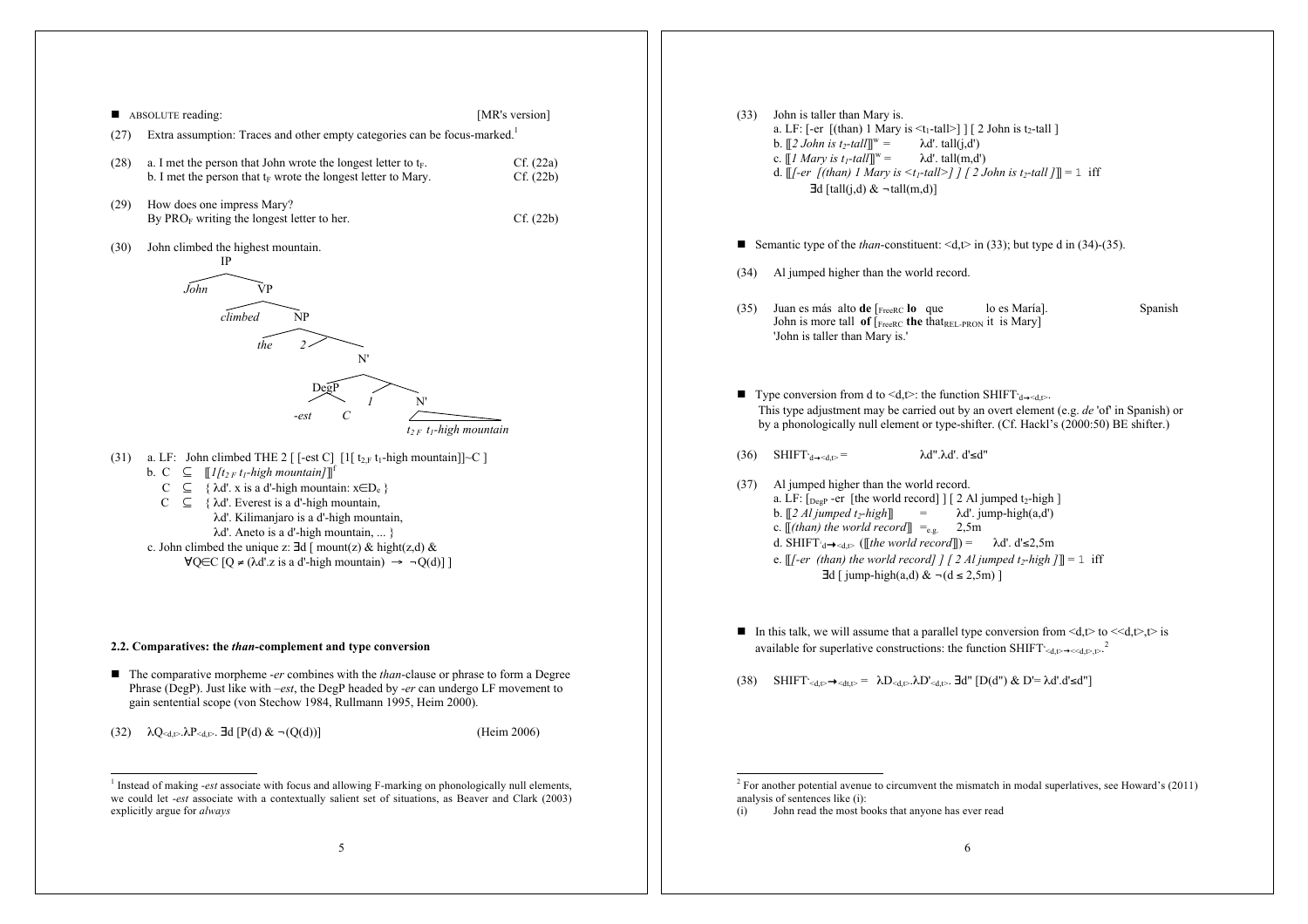#### **3. PROPOSAL: A COMPOSITIONAL ANALYSIS OF THE MODAL SUPERLATIVE READING**

- Recall that we want to derive the modal superlative reading of e.g.  $(39)$  compositionally, using the standard lexical entries in  $(40)-(41)$ .
- (39) John climbed the highest possible mountain. Modal superlative reading: "He climbed as high a mountain as it was possible for him (/one) to climb".
- (40)  $\left[\begin{array}{cc} -e^{gt} & \lambda Q_{\leq d,t} \\ \lambda Q_{\leq d,t} & \lambda P_{\leq d,t} \end{array}\right]$ . **Ed**  $\left[\begin{array}{cc} P(d) & \& \forall Q \in Q \end{array}\right]$   $\left[\begin{array}{cc} Q \neq P \rightarrow \neg Q(d) \\ \lambda Q_{\leq d,t} & \lambda P_{\leq d,t} \end{array}\right]$
- (41)  $[p \text{ } \text{ } [possuble IP]]^{\text{w}} = 1$  iff  $\exists \text{ } \text{ } w \in Acc_{\text{w}}: [[IP]]$ [Abbreviated as  $\Diamond\phi$ ]
- Two key ingredients of the proposal:
	- Larson's (2000) constituent *[1 possible*  $\triangle_{ACD}$ *]* is interpreted as an amount relative clause, i.e., as a relative clause ranging over degrees (Carlson 1977, Heim 1987, Grosu and Landman 1998).
- (42)  $\left[$ ReducedRC 1 possible <for him/one to climb a t<sub>1</sub>-high mountain>]
	- The constituent *[1 possible*  $\blacktriangle$ <sub>*ACD</sub>]* overtly expresses the comparison class argument</sub> of –*est*:
- (43) a. John is taller. b. John is taller [than Mary is].
- (44)  $\left[$   $\left[$   $\right]$   $\left[$   $\right]$   $\left[$   $\right]$   $\left[$   $\right]$   $\left[$   $\right]$   $\left[$   $\left[$   $\right]$   $\left[$   $\right]$   $\left[$   $\right]$   $\left[$   $\right]$   $\left[$   $\left[$   $\right]$   $\left[$   $\right]$   $\left[$   $\right]$   $\left[$   $\left[$   $\right]$   $\left[$   $\right]$   $\left[$   $\left[$   $\right]$   $\left[$

#### Sample derivation:







- By combining Larson's (2000) and Schwarz's (2005) structures into the new parse in (49), the proposed compositional account inherits the benefits of the two previous syntactic approaches and allows us to derive the three empirical restrictions observed.
- (49) [-est  $[1$  possible  $\blacktriangle_{nonfinite}$ ]
- RESTRICTION **③**: Locality requirement between -*est* and the modal adjective.  $f(1)$  possible  $\blacktriangle$  is not a modifier of the head noun, but the comparison class argument of *est*, as in (49).
	- As long as *[possible ]* remains in based-generated position, no adjective can intervene between it and –*est*: (50)-(52).
	- Assuming that all and only noun modifiers agree with the head noun in German, the pattern is derived: (53)-(55).
- (50) a. \*  $\left[\text{NP Det Adj} + \text{[DegP est Adj} \left[1 \text{ possible } \triangle_{ACD}\right]\right] \text{N} \right]$  $b. \checkmark$  [NP Det Adj + [DegP -est [1 possible  $\blacktriangle$ ACD]] **Adj** N ]
- (51) I bought the largest **affordable** possible present.  $(=(16))$ REGULAR MODIFIER \*MODAL SUPERLATIVE (52) I bought the largest possible **inexpensive** present.  $\sqrt{R}$ EGULAR MODIFIER  $\sqrt{M}$ ODAL SUPERLATIVE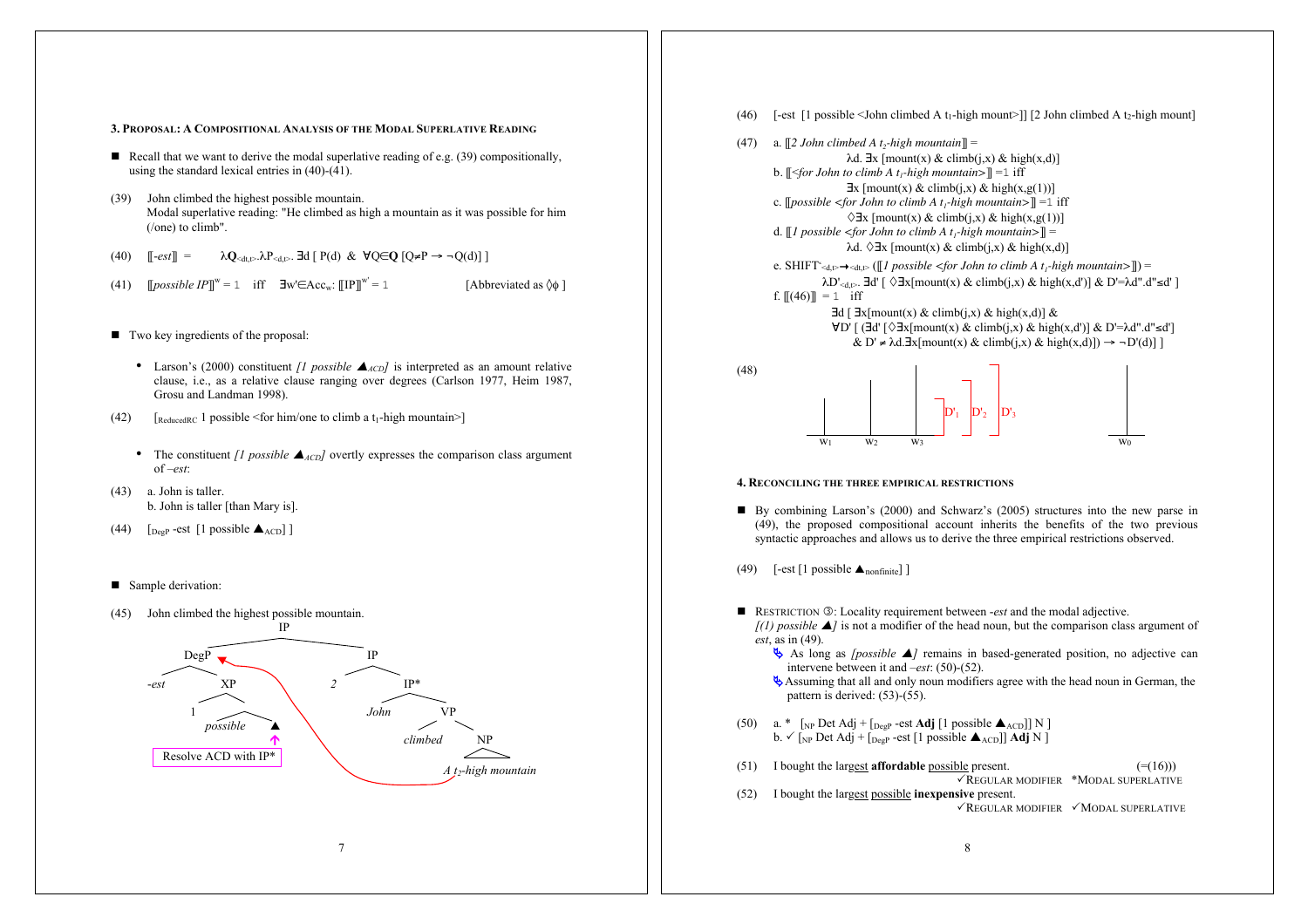- (53) NP structure for German: a. Regular modifier reading:  $\lceil_{NP} Det \rceil$  Adj-Infl possible-Infl N ] b. Modal superlative reading:  $\lceil_{NP}$  Det [Adj [-est 1 possible  $\blacktriangle_{ACD}$ ]]-Infl N ]
- (54) Ich habe das größt.**e** möglich.**e** Geschenk gekauft. (=(14)) I have the largest.**Infl** possible.**Infl** present gekauft REGULAR MODIFIER
- (55) Ich habe das größt möglich.**e** Geschenk gekauft. (=(15)) I have the largest possible.**Infl** present gekauft MODAL SUPERLATIVE
- RESTRICTION 2: Postnominal *possible*.

If *possible* is treated as a simple regular modifier with no elided IP, *possible* is "light" and thus is not allowed to postpose, as in (56). If *possible* is understood as introducing a reduced relative clause with an elided IP, the constituent is "heavy" and it is allowed to postpose, as in  $(57)$ .<sup>3</sup>

- (56) a.  $\lceil NP \text{ Det } [Adj + est] [possible] N \rceil$ b.  $[NP \text{ Det } [\text{Adj} + \text{est}] \mid N]$  [possible]
- (57) a.  $\left[\text{NP Det Adj} + \text{[DegP-est [1 possible } \triangle_{\text{ACD}}\text{]} \right] \text{N}$ b.  $\left[\text{NP Det Adj} + \text{[DegP - est t]} N\right]$  [1 possible  $\triangle$ <sub>ACD</sub>]
- (58) John bought the largest present **possible.** \*REGULAR MODIFIER  $\checkmark$  MODAL SUPERL

## RESTRICTION  $\mathbb{O}$ : Lexical restriction.

Following Larson (2000), the modal superlative reading involves an elided nonfinite clause as complement of the modal adjective. Hence, only modal adjectives that can take a nonfinite complement clause give rise to the modal superlative reading.

- (59) a. It is possible / imaginable / conceivable [PRO / for John to interview that candidate].
	- b.  $*$  It is potential / probable [PRO / for John to interview that candidate].  $(=(18))$
- (60) John bought the largest **possible** / **imaginable** / **conceivable / #potential / #probable** present.

 3 Note that a third logical possibility remains: one could in principle treat *possible* as a reduced relative clause with an elided IP ranging not over degrees  $((\text{ia}))$  but over individuals  $((\text{ib}))$ , thus "heavy"

- John bought the largest present possible
	- a Reading over degrees (= modal superlative reading): 'John bought a present large to a degree that is the greatest degree d such that it was possible for John to buy a d-large present '
	- b Reading over individuals: 'John bought the largest one among the presents x such that it was possible for John to buy x '

It is not clear to me whether (ib) is a possible reading of (i) (or of its prenominal counterpart) Note that, if that reading were available, one would expect for it to arise regardless of the superlative, that is, regardless of whether there is degree quantification or not However, when we remove -*est*, a reduced relative clause ranging over individuals does not tolerate IP ellipsis: (iia,b) are acceptable, but ellipsis leads to unacceptability in (iic)

- a I bought a present that it was possible for me to buy
- b I bought a present possible for me to buy c \* I bought a present possible
- 

# **5. TESTING FURTHER PREDICTIONS OF THE PROPOSAL**

## **5.1. Shape of the recovered ellipsis site**

- **Paraphrase "as X as possible for him / one to ...":**
- (61) John climbed the highest possible mountain. "He climbed as high a mountain as it was possible for him / one to climb".
- (62) a. *[possible for him<sub>i</sub>* to *buy]*  $\Rightarrow$  "as X as possible for him to ..." b. *[possible for PRO<sub>ARB</sub> to buy]*  $\Rightarrow$  "as X as possible for one to ..."
- **PREDICTION:** The paraphrase "as X as possible for him to  $\ldots$ " corresponds to a genuine reading of the sentence. Borne out!: (64)-(65).
- (63) [-est [1 possible **<for Johni(/himi) to climb A t1-high mountain>**]] [2 Johni climbed A t<sub>2</sub>-high mountain]
- (64) Scenario: the host must talk to at least 20 guests and the speaker must talk to at least 5 guests.
- (65) I talked to the fewest guests possible, and so did the host.  $\checkmark$ Sloppy reading: "I talked to as few guests as it was possible for me to talk to (namely, 5), and the host talked to as few guests as it was possible for the host to talk to (namely, 20)."
- $\blacksquare$  OPEN ISSUE: Does the paraphrase "as X as possible for one to ..." correspond to a genuine reading of the sentence?

In all examples so far, the generic paraphrase could be constructed as a sub-case of the truth-conditions resulting from  $(62a)$  (e.g. the allowed limit is the same for all climbers). To make this paraphrase a separate, genuine reading of the sentence, we would need to allow for vehicle change between a name and  $PRO_{APB}$ . Is this permitted? Cf. (66).

(66) John kissed Mary, but I wonder who Harry did kiss t. (Fiengo and May 1994:219, attributed to Wyngaerd-Zwart)

#### **5.2. Ellipsis size: Relative and absolute modal superlative readings**

- Relative and absolute readings in simple superlative sentences:
- (67) John climbed the highest mountain.

a. Relative reading:

LF:  $\begin{bmatrix} \text{I-est C} \\ \text{I} \end{bmatrix}$  [1[JOHN<sub>F</sub> climbed A t<sub>1</sub>-high mountain]] ~ C ] 'John climbed a higher mountain that anybody else climbed.'

b. Absolute reading:

LF: John climbed THE 2  $\lceil$  **[-est C]**  $\lceil$  1 $\lceil$  t<sub>2,F</sub> t<sub>1</sub>-high mountain] $\lceil$  ~C  $\rceil$ 'John climbed the mountain that is higher than any otehr mountain.'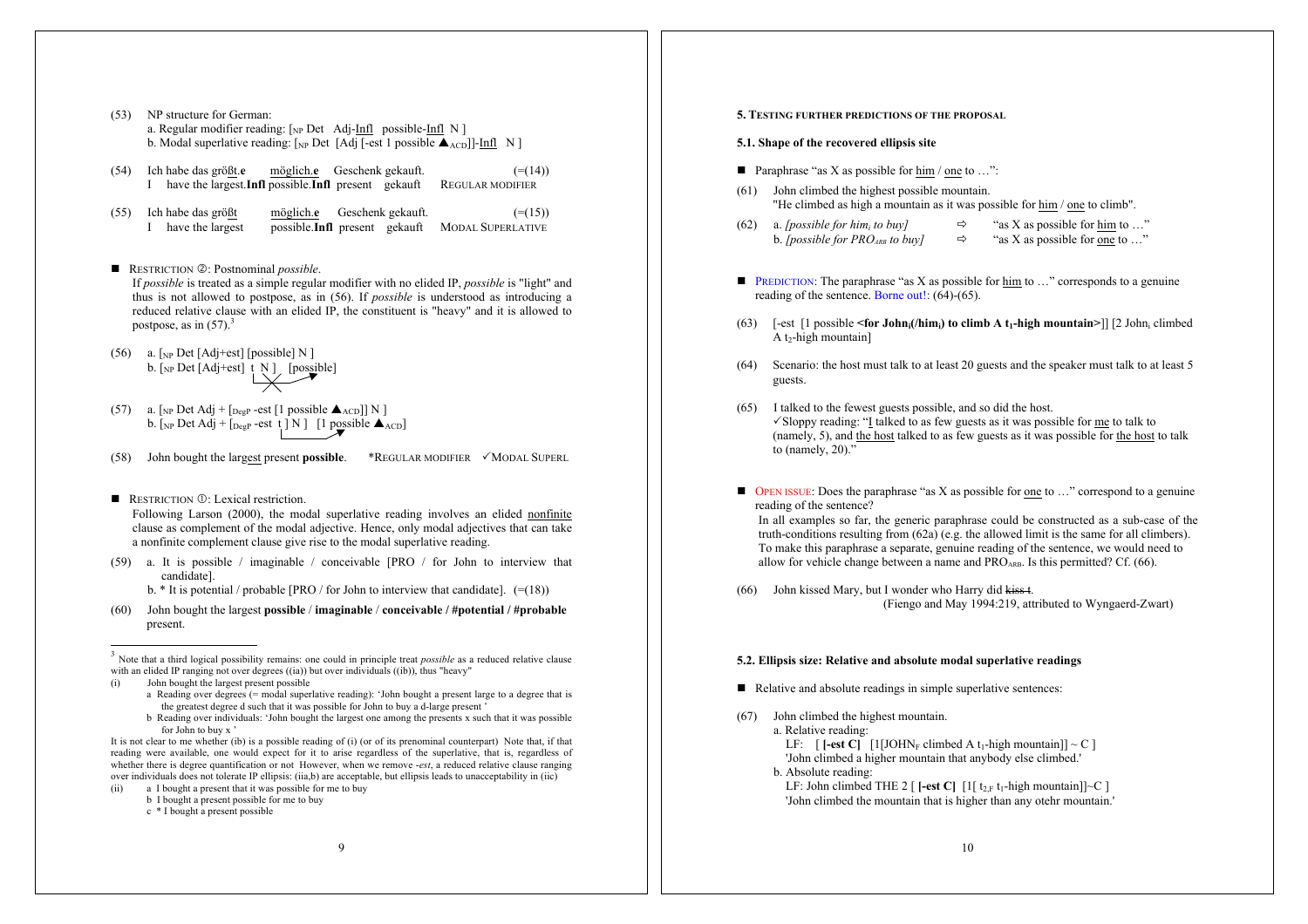- **PREDICTION:** As long as the ellipsis site can be properly recovered, we predict modal superlative readings parallel to the relative and absolute readings to be available, as sketched in (68). Borne out!: (69)-(72).
- (68) John climbed the highest mountain possible.
	- a. Modal superlative reading parallel to the relative reading:
	- LF:  $[\lfloor \log P \rfloor]$  **-est 1 possible <for John/PROARB** to climb A t<sub>1</sub>-high mountain>] [2 John  $climbed A t<sub>2</sub>-high mountain$ ]]
	- 'John climbed as high a mountain as it was possible for him/one to climb.' b. Modal superlative reading parallel to the absolute reading:
	- LF: John climbed the 3  $\lceil \int_{\text{Deep}}$  **-est 1 possible <t**<sub>3</sub>/PRO<sub>ARB</sub> **t<sub>1</sub>-high mountain>**  $\lceil 2 \t{t_3 \t{t_2}} \rceil$ high mountain ]
	- 'John climbed the mountain that is as high as it is possible for it/a mountain to be.'
- (69) Pina knows how to organize the little time she has. She solved in five minutes the hardest problem possible, left the harder problems untouched, and then ran for the bus.
- (70) Pina is a genius!!! She solved in (just) five minutes the hardest (math) problem possible.
- (71) The most beautiful poem possible is Neruda's *Canción Desesperada*. a. \*/# 'A poem that is as beautiful as it is possible for that beautiful a poem to equal Neruda's *CD* equals Neruda's *CD*.'
	- b. 'The poem that is as beautiful as it is possible for it / a poem to be equals Neruda's *CD*.'
- (72) *War and Peace* and the most boring novel possible are of equal length.
	- a. \*/# '*War and Peace* and a novel that is as boring as it is possible for War and Peace and that boring a novel to be of equal length are of equal length.'
	- b. '*War and Peace* and the novel that is as boring as it is possible for it / a novel to be are of equal length.'
- OPEN ISSUE. Two main approaches to relative and absolute readings of simple superlative sentences: the *est*-scoping approach in §2.1 (Heim 1999) and the pragmatic approach in (73) (Sharvit & Stateva 2002). The *est*-scoping account can also derive parallel readings in modal superlative sentences, as in (68a,b). Can the pragmatic approach do that too?
- (73) Main ingredients of pragmatic approach: *Est* always stays within its host DP, though the host DP can scope out at LF. The pragmatic resolution of *C* determines the relative vs. absolute reading.
- (74) a.  $\lceil \text{the}_C \text{ IDENT-W*} \rceil$ -est high mountain $\lceil \text{]}$ 
	- b. "The unique property P which is a member of C and which in every world in W\* has the same value as the property of being the highest mountain."
- (75) John talked to the most guests possible  $\blacktriangle$  / he could  $\blacktriangle$ . [the [1possible  $\triangle$ ] / [that he could  $\triangle$ ] IDENT-W\* [-est many guests]] 3 [John talked to  $T_{3,\leq e,t}$ ]]
	- $\Rightarrow$  Funny syntax: syntactic material (adj, RC) as contextual restrictor of the determiner.

(76) John talked to the students that Mary refused to.

a. LF: [the<sub>[that M refused to  $\triangle$ ]</sub> IDENT-W\* [students]] 3 [John talked to  $T_{3 \le e, t>1}$ ] b. [[*that<sub>1</sub> Mary refused to <talk to T<sub>1</sub>>*]] =<sub>e.g.</sub> {"be students", "be professors", "be secretaries"?

c.  $[$ [*the*[*that M refused to <talk to T>]</sub>*  $IDENT-W^*$  *[students]]] = e.g. "be students"* d. "John talked to students, whom Mary refused to talk to."

 $\Rightarrow$  Not an actual reading of the sentence.

# **6. CONCLUSIONS**

- An analysis of the modal superlative reading has been presented that:
	- **(i)** compositionally derives the truth conditions "as X as possible" while maintaining standard lexical entries for -*est* and *possible*;
	- **(ii)** reconciles the empirical restrictions observed for this reading, namely:
		- RESTRICTION **©**: Locality requirement between *-est* and the modal adjective. *[-est [ possible* **△***]]* is a syntactic unit.
		- RESTRICTION 2: Postnominal *possible*. The modal superlative reading involves a modal adjective with an complement clause, which makes the AdjP heavy and can thus be postposed.
		- RESTRICTION  $\mathbb{O}$ : Lexical restriction. The modal superlative reading requires the modal adjective to take a nonfinite complement clause.

**(iii)** and makes further correct predictions with respect to:

- the shape of the recovered ellipsis site: "as X as possible for him to"; and
- the size of the ellipsis: relative and absolute modal superlative readings.
- Truth-conditions with "at least" vs. "exactly".

The proposed semantics derives the "at least" reading in (77a). The stronger, "exactly" reading could be derived as an implicature, as standardly assumed for "as…as" comparatives, as in (78) (von Stechow 1984). Note that some implicatures are hard or impossible to defeat, as in (79) (cf. Ippolito 2003, Magri 2009).

- (77) John climbed the highest possible mountain.
	- a. "John climbed at least as high a mountain as it was possible/allowed for him to climb."
	- b. "John climbed as high a mountain as it was possible/allowed for him to climb and no higher."
- (78) a. John is as tall as Mary.

b. (Of course) John is as tall as Mary. In fact, he is taller.

- (79) a. (Of course) John climbed the most mountains possible. #? In fact, he climbed more than the maximum allowed.
	- b. (Of course) John climbed as many mountains as possible (/he was allowed to). #? In fact, he climbed more than the maximum allowed.